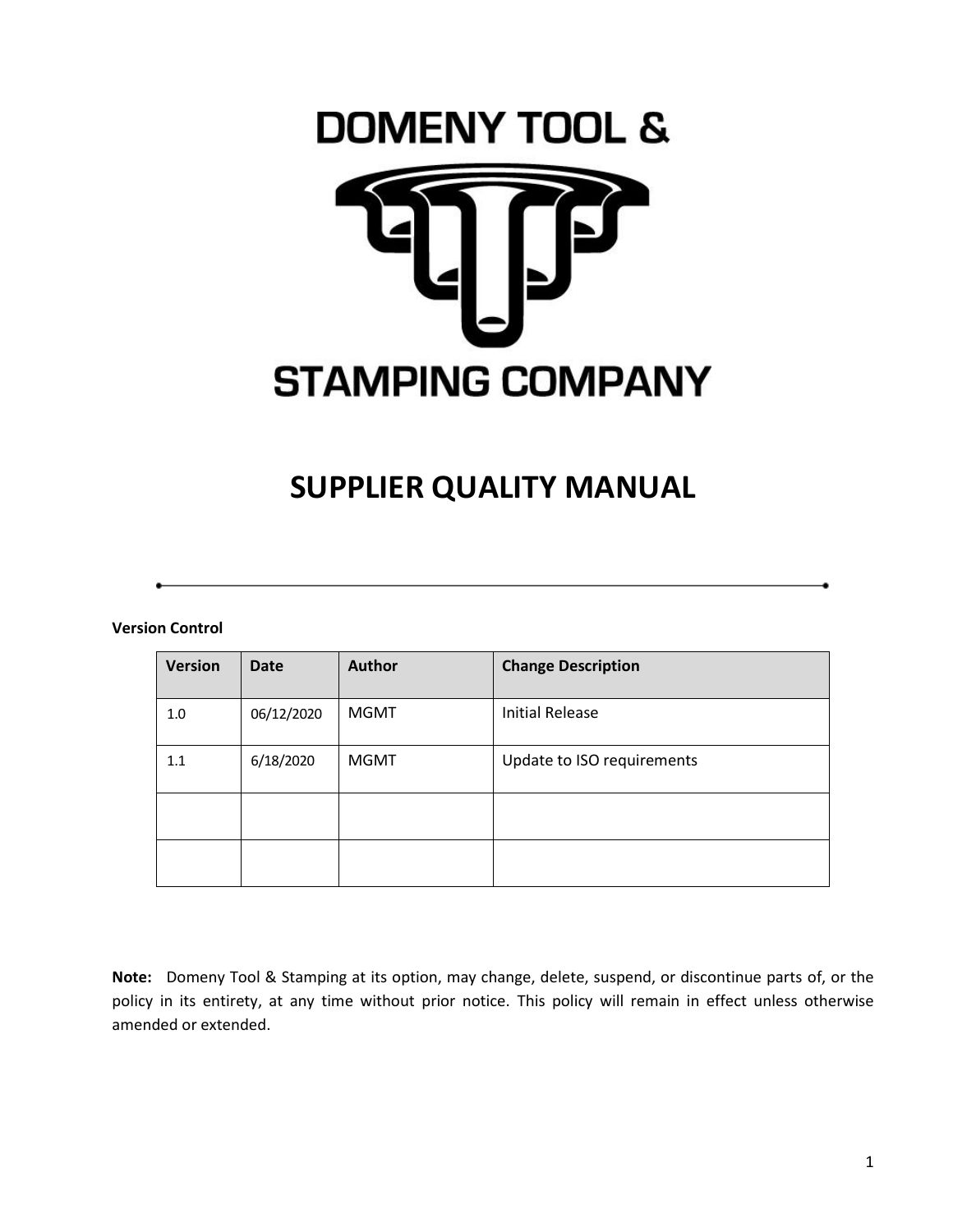# **Introduction:**

Domeny Tool & Stamping Company ("DTS") is a manufacturer of simple, compound, and progressive dies that are primarily used in our stamping division. Our products support a global market in numerous fields that require precision deep drawn metal stampings. The high quality and delivery standards that DTS is held to cannot be obtained without partnering with our suppliers. For this reason, DTS has created this standard to help communicate our requirements and expectations to enable DTS and its suppliers to work together in meeting our Quality policy:

*"Domeny Tool and Stamping Company, a manufacturer of metal stampings, specializing in drawn metal products, commits to comply with applicable requirements, continually improve the quality management system, and establish and review quality objectives."*

# **Our Goals: 100% Quality (0 PPM) and 100% On-time (0 Late)**

#### **Working Conditions**

DTS is committed to maintaining working conditions and standards that result in dignified and respectful treatment of all employees within all operating locations, as well as those of our supply chain. It is therefore the expectation of DTS that our suppliers will have appropriate policies, procedures, and systems in place, to support the following standards:

- A) Child labor shall not be utilized. Underage labor, as defined by local labor law, will not be utilized unless it is part of a government approved training or apprenticeship program that clearly benefits the participants.
- B) Any form of forced or compulsory labor is prohibited.
- C) Workers, without fear of reprisal, intimidation or harassment should be able to communicate openly with management regarding working conditions.
- D) Workers shall be protected against any form of harassment and discrimination in any form, including but not limited to gender, sex, age, religion, disability, and political beliefs.
- E) Workers shall have a safe and healthy workplace that meets or exceeds all applicable standards for occupational health and safety.
- F) Workers shall be compensated with wages and benefits that are competitive and comply with local law, including minimum wages, overtime hours and legally mandated benefits.
- G) Working hours shall comply with all applicable local laws regulating hours of work.

It is our expectation that all our suppliers will maintain these working conditions in all their operations, while also promoting adoption of these principles with their own suppliers. Failure to comply with any of these working conditions may prevent the award of future business and could lead to loss of existing business.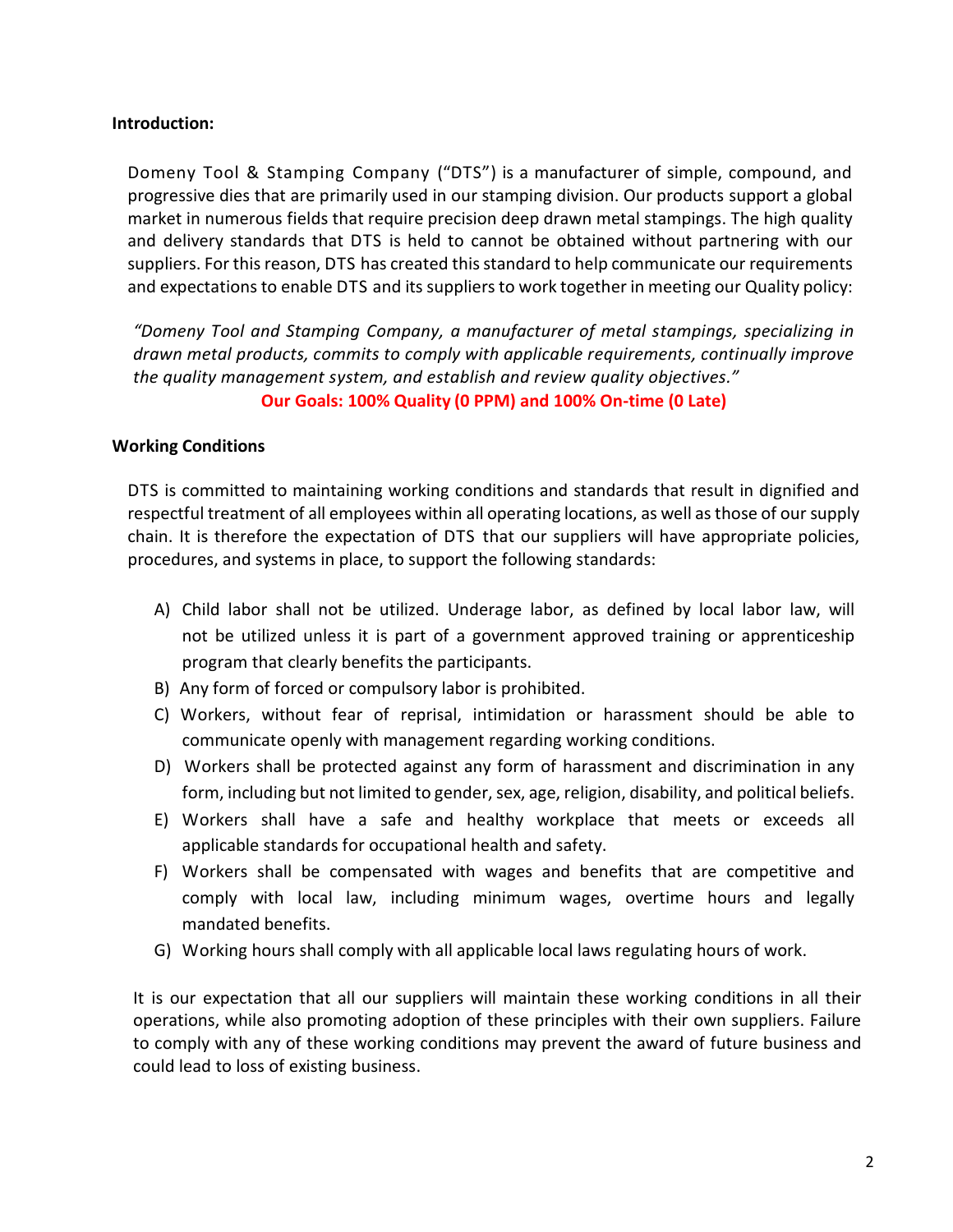### **Statutory and Regulatory Compliance**

By signing this agreement, you are ensuring purchased products, processes, and services conform to current applicable statutory requirements in the country of receipt, the country of shipment, and customer-identified country of destination, if provided.

# **Conflict Minerals**

A law, referred to asthe "Dodd-Frank Act", passed by the United States Congressrequires US and certain foreign SEC (Securities and Exchange Commission) issuers to investigate and report on the sources of four minerals: Tin, Tantalum, Tungsten and Gold (referred to as Conflict Minerals) in their products and production processes.

These minerals are known to be mined in the Democratic Republic of the Congo ("DRC") in Africa or the adjoining countries ("Covered Countries"). Armed militias control much of the mining in this area and use the proceeds from mining to fund their operations. These militias have been known to commit atrocities against the local population.

As a part of this Law, DTS isrequired to submit the EICC Conflict Minerals reporting template. *New suppliers that use these four (4) minerals will be required to complete this template before they can become an approved supplier. Existing suppliers will be notified when updated templates will need to be submitted.*

#### **REACH/ROHS Compliance**

**REACH** is a regulation of the European Union, adopted to improve the protection of human health and the environment from the risks that can be posed by identified chemicals. REACH stands for Registration, Evaluation, Authorization and Restriction of Chemicals. It entered into force on 1 June 2007.

REACH places the burden of proof on companies. To comply with the regulation, DTS must identify and manage the risks linked to the substances used in manufacturing and market to the EU.

**RoHS** is a product level compliance based on the European Union's Directive 2002/95/EC, the Restriction of the Use of Certain Hazardous Substances in Electrical and Electronic Equipment (RoHS). Products compliant with this directive do not exceed the allowable amounts of the following restricted materials: lead, mercury, cadmium, hexavalent chromium, polybrominated biphenyls (PBB) and polybrominated diphenyl ethers (PBDE), with some limited exemptions.

DTS has many global customers that require components meet the REACH and ROHS standards. Suppliers may be asked to certify processes, and/or the composition of materials used in products supplied to DTS, and meet the stringent requirements set forth by these standards.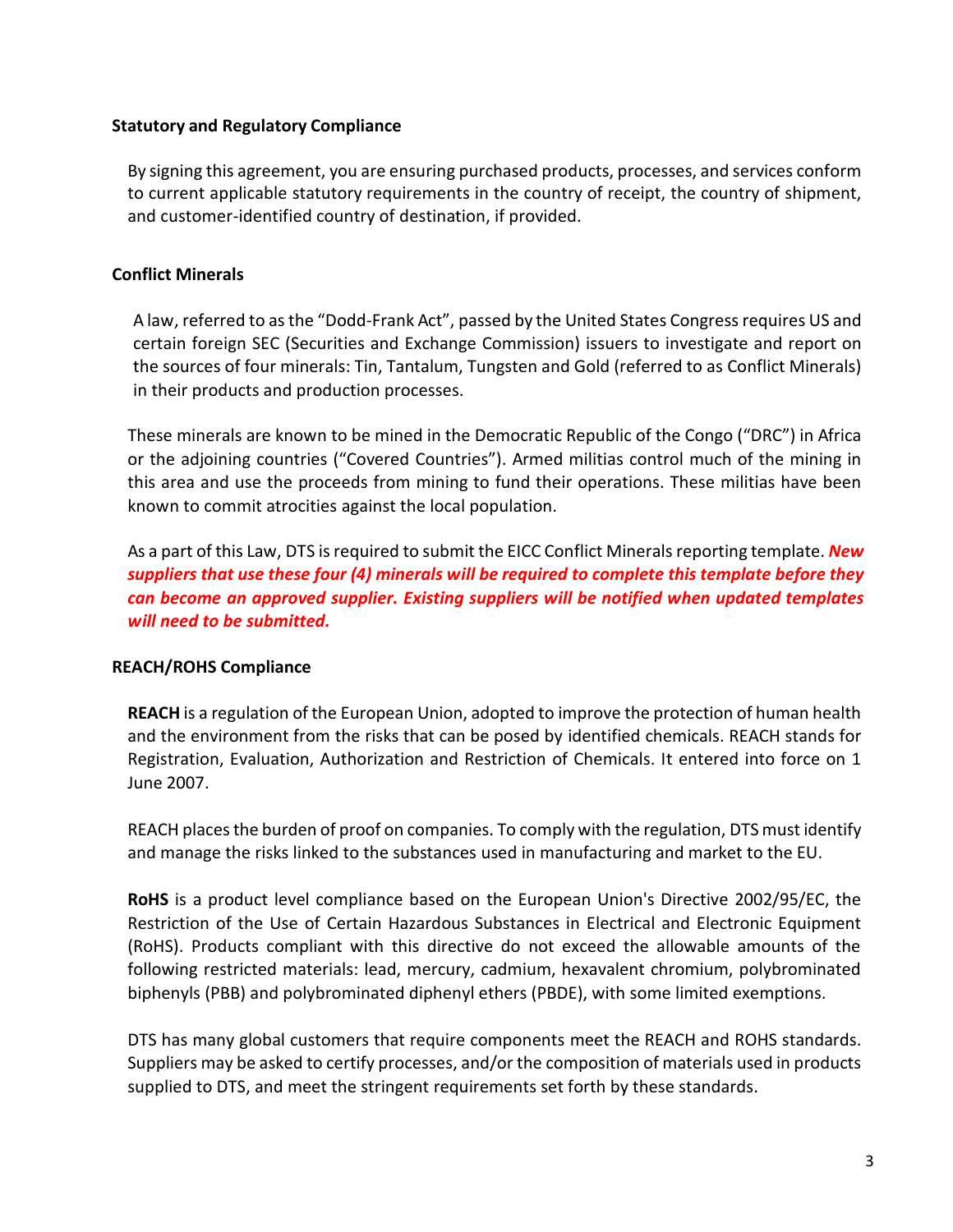# **Quality System Minimum Requirements**

**1.0** All suppliers must be a minimum of ISO 9001: 2015 registered by an accredited, third party registrar.

# **PPAP Requirements**

**1.1** If required by Customer, DTS will request a PPAP to the appropriate level.

# **Delivery Requirements**

- **2.0** DTS considers any item three (3) days after the promise date as being late.
- **3.0** DTS *may* not accept material that arrives more than five (5) working days prior to promise/due date. For raw material only, early deliveries must be preapproved by DTS in writing (e-mail is acceptable).
- **3.1** DTS must be informed in writing as soon as possible, of any items anticipated to be late. Advanced notification may alter a "late delivery" against the supplier if the delayed date can be accepted without affecting DTS production.
- **3.2** Any items received by DTS three (3) days after original promise date, may have excess freight charged back to the supplier.
- **3.3** All orders are to be shipped complete per scheduled release(s) with supplier. Any partial shipments received without prior DTS written consent must be paid for by supplier.
- **3.4** Shipping tolerance for raw material is +/- ten percent (10 %) of the total weight ordered unless preapproved in writing by DTS, or per purchase order requirements.
- **3.5** If DTS requests any change(s) in shipping requirements, supplier must notify DTS in writing within three (3) business day from the requested change(s) if there are any additional charges the supplier incurred.

# **Material Certifications**

- **4.0** Raw material suppliers shall provide material certifications (including data) with each shipment. Certificate of compliance is not acceptable unless agreed upon. DTS verifies information on the material certificates against the submitted purchase order. Any items that are called out on the purchase order shall have the measured results on the material certification. If the findings do not match the purchase order, the shipment will be held for investigation.
- **4.1** Suppliers shall conform to the requirements of the International Material Data System (IMDS) and submit information about their raw material usage. Suppliers must monitor and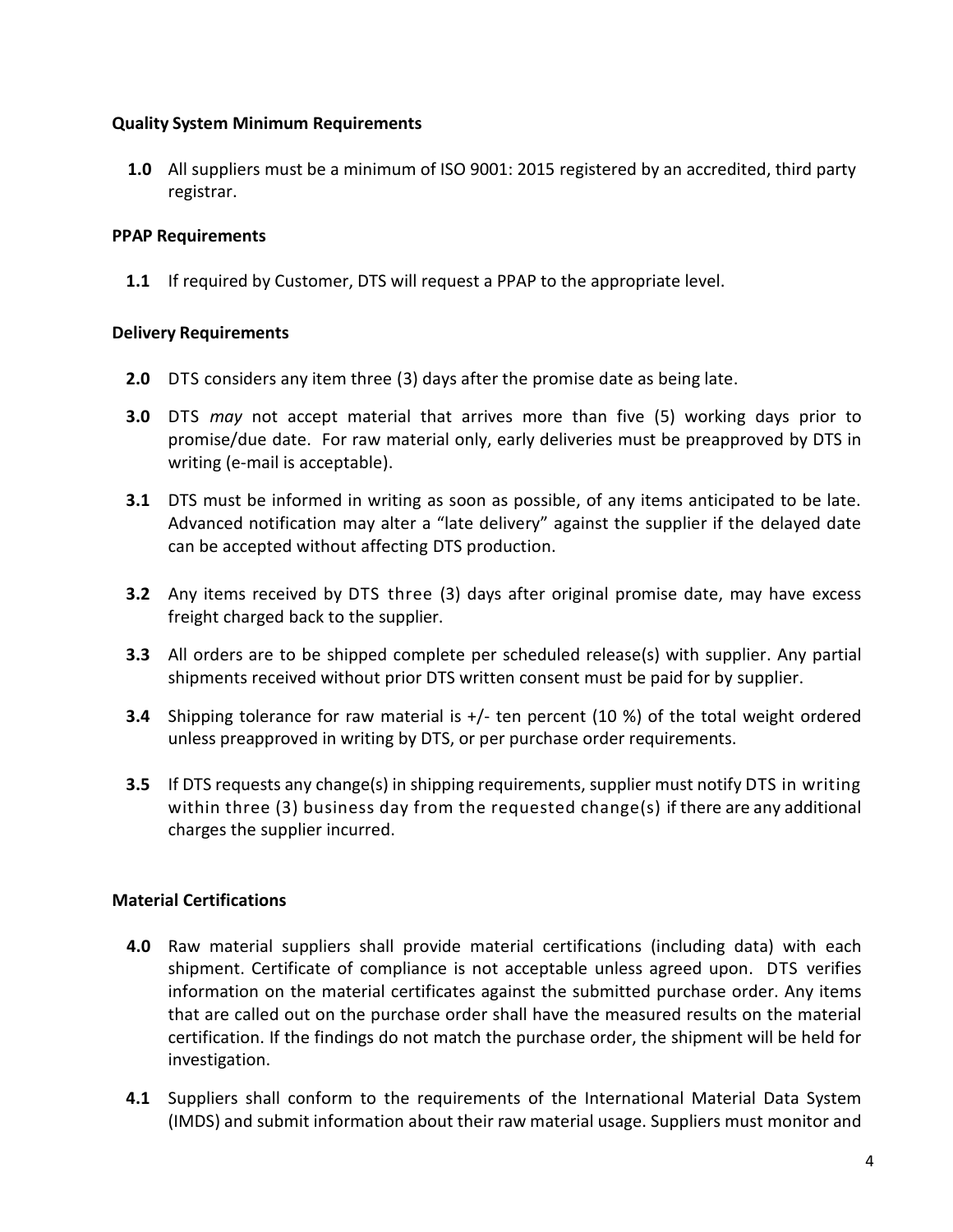control their processes to assure that there are no sources of contamination that would cause the product, sold to DTS, to exceed Substance of Concern (SoC)/ELV elements, or Substances of Very High Concern (SVHC) as indicated in the GADSL regulations, as well as the REACH and RoHS regulations, including all sub-materials that pertain to the product.

- **4.2** Outside services (plating/coating/heat treating) must provide certification per customer requirement, or as stated on DTS purchase order.
- **4.3** Errors identified on submitted material certifications confirmed by an accredited thirdparty lab will require further investigation by the supplier. The supplier must have an independent accredited third-party lab certify, or re-certify, all information on certifications provided for the suspect product(s). If errors are confirmed by both independent labs, any fees or costs incurred by DTS will be the responsibility of the supplier.
- **4.4** In the event product does not meet DTS requirements, including material specification (i.e. ASTM, DIM or Supplier Product call out), a Formal Deviation is required. All deviation requests must be submitted on a "Request for Deviation" Form DTS-QUA-24 and submitted to our Quality Manager for review. A DTS material review board team will review and decide if the deviation will be accepted or declined.

# **Non-Conformance**

- **5.0** In the event of a non-conformance, DTS requires a formal corrective action. Initial response is required within twenty-four (24) hours of notification in writing. The final report shall be submitted within fourteen (14) days. Extensions may be available. Please submit extension requests in writing prior to expiration of the fourteen (14) day time frame. The request must include how much additional time is required to complete the corrective action.
- **5.1** The supplier is responsible for any additional costs in relation to the non- conformance. Additional costs may include, but are not limited to; line shut down, excessive or expedited freight, scrapped or sorted material and parts, and labor.

#### **Sorting Fees**

**6.0** Suppliers are allowed twenty-four (24) hours from complaint submittal to instill sorting activities at DTS and its' customer(s) if such action is required. If the supplier has failed to activate a sorting solution within the twenty-four (24) hour window, DTS in-house sorting rate of \$60.00 per hour will automatically begin. In the event the complaint has reached our customer, sorting fees will be based upon the quoted rate provided to DTS by our customer, or a third-party sorting company. These costs will be debited from any supplier invoices. *Please use the twenty-four (24) hour initial response time to minimize costs by addressing quarantine, sorting, and providing certified material at DTS and our customers.*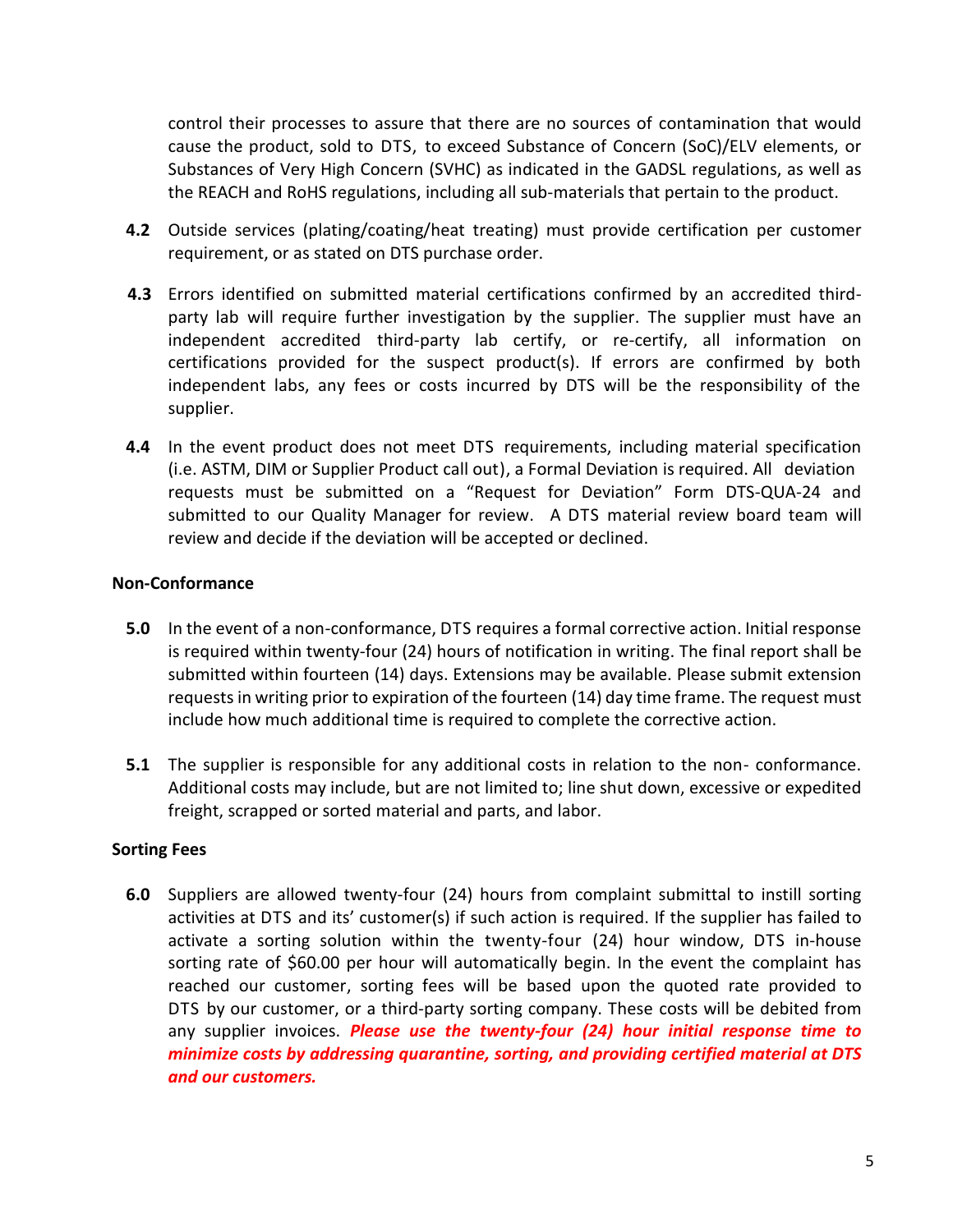## **Disposition of Non-Conforming Product / Material**

**7.0** DTS requires the supplier to Issue an RMA number within five (5) business days of notification in writing. Failure to do so will result in material being returned to the supplier at their expense.

## **Supplier Evaluations**

- **8.0** Suppliers are evaluated on Delivery and Quality performance.
- **8.1** A "Preferred Supplier" has a 100% on-time delivery and 100% quality performance score during the annual performance review. DTS criteria is anything more than three (3) days late will be marked against the supplier. Any quality issues will be marked against the supplier's annual performance review.

If a supplier falls below 80% in either Delivery or Quality, a supplier visit may be set-up at DTS to discuss the issues. Corrective action will be used to document this meeting. It will then be the supplier's responsibility to complete action items to correct the situation.

| <b>Supplier Status</b> | <b>On-Time Delivery &amp; Quality Rating</b> |
|------------------------|----------------------------------------------|
| Preferred              | 100% required                                |
| Approved               | 80% required                                 |
| Probation              | <ጸበ%                                         |

#### Supplier Status Delivery Rating

- **8.2** For new suppliers, DTS will conduct a supplier survey and document the results on form (DTS-PUR-08) External Provider Approval Record. DTS may request information from the supplier to complete said survey.
- **8.3** If required, DTS will schedule an on-site audit using form (DTS-PUR-09) External Provider Audit Record. A copy of the form will be provided to the supplier before the audit.
- **8.4** Suppliers will be approved upon review of the approval record, onsite audit report, or as specified by the customer, and signed DTS Supplier Manual.
- **8.5** Current suppliers may be audited based on performance or set intervals using form (DTS-PUR-09) External Provider Audit Record. A copy of the form will be provided before the audit. Suppliers will be notified when an audit is necessary. Audit will not be scheduled until supplier approved audit date.